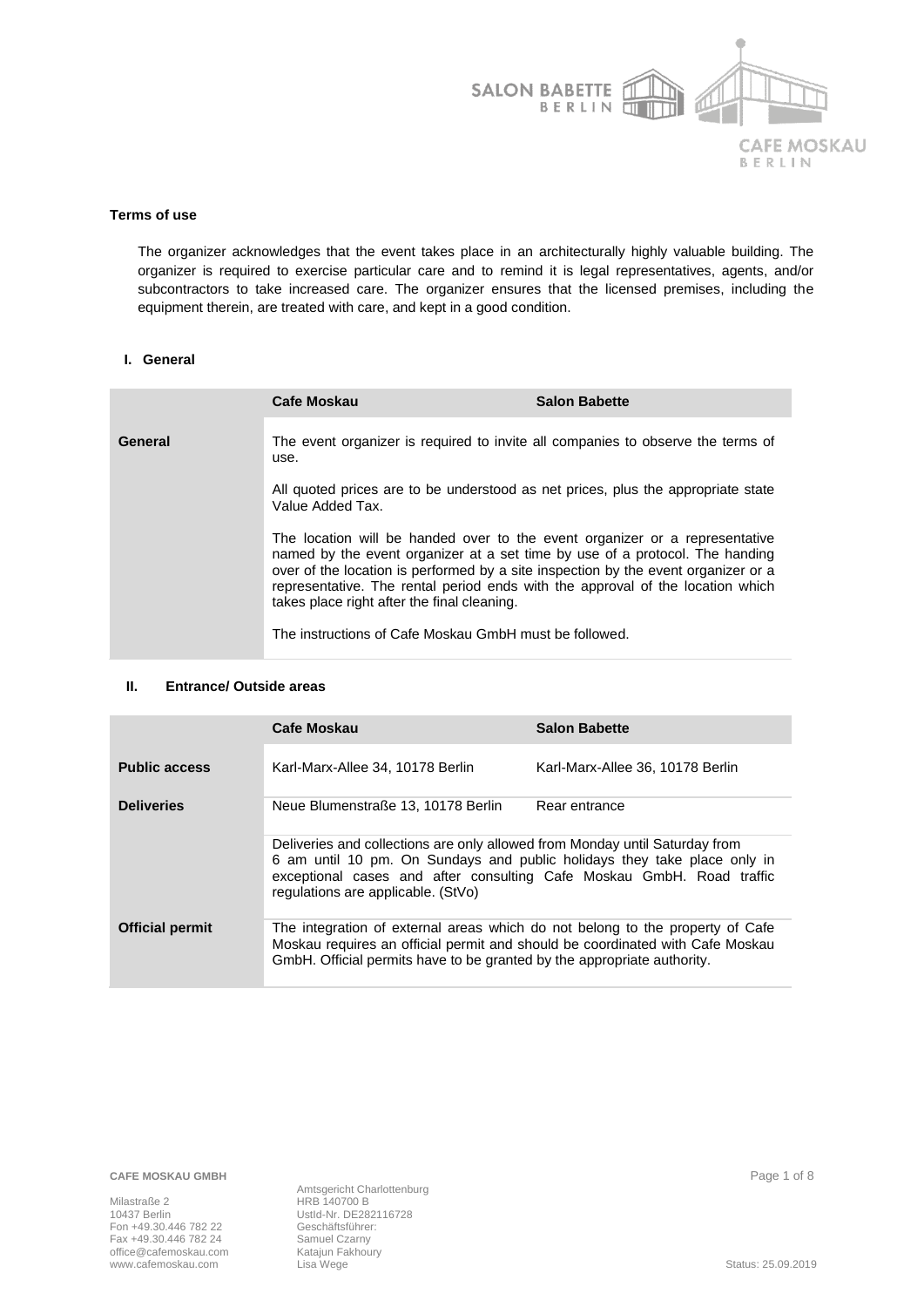

|                                               | <b>Cafe Moskau</b>                                                                                                                                                                                         | <b>Salon Babette</b>                                                                             |
|-----------------------------------------------|------------------------------------------------------------------------------------------------------------------------------------------------------------------------------------------------------------|--------------------------------------------------------------------------------------------------|
| <b>Unloading / Parking</b><br>on the sidewalk | The event organizer must manage the orderly process of delivery traffic with its<br>own staff. Driving on the footpath or on green areas is not permitted.                                                 |                                                                                                  |
| <b>Emergency exit</b>                         | The emergency exit area of the loading zone must be kept free at all times.                                                                                                                                |                                                                                                  |
| <b>Vehicles</b>                               | Driving into Rosengarten is only<br>authorized after prior consolation with<br>Moskau<br>GmbH.<br>Cafe<br>Further<br>information regarding dimensions and<br>mass can be requested of Cafe<br>Moskau GmbH. |                                                                                                  |
| <b>Banner</b>                                 | The installation of a banner on its<br>provided areas is exclusively done<br>through representatives of Cafe<br>Moskau GmbH.                                                                               |                                                                                                  |
| Soundproofing                                 | The use of sound systems and live<br>music in Rosengarten and Atrium after<br>10 pm is only allowed indoors.                                                                                               | The use of sound systems and live<br>music outside after 10 pm is only<br>allowed at room value. |
| Well                                          | The well in Atrium can be filled and<br>emptied via Cafe Moskau GmbH. This<br>action<br>needs<br>to<br>be<br>delegated<br>separately and is not included in the<br>rental offer or contract.               |                                                                                                  |

**CAFE MOSKAU GMBH** Page 2 of 8

Milastraße 2 **HRB 140700 B** 10437 Berlin UstId-Nr. DE282116728 Fon +49.30.446 782 22 Geschäftsführer: Fax +49.30.446 782 24 Samuel Czarny office@cafemoskau.com Katajun Fakhoury www.cafemoskau.com Lisa Wege Status: 25.09.2019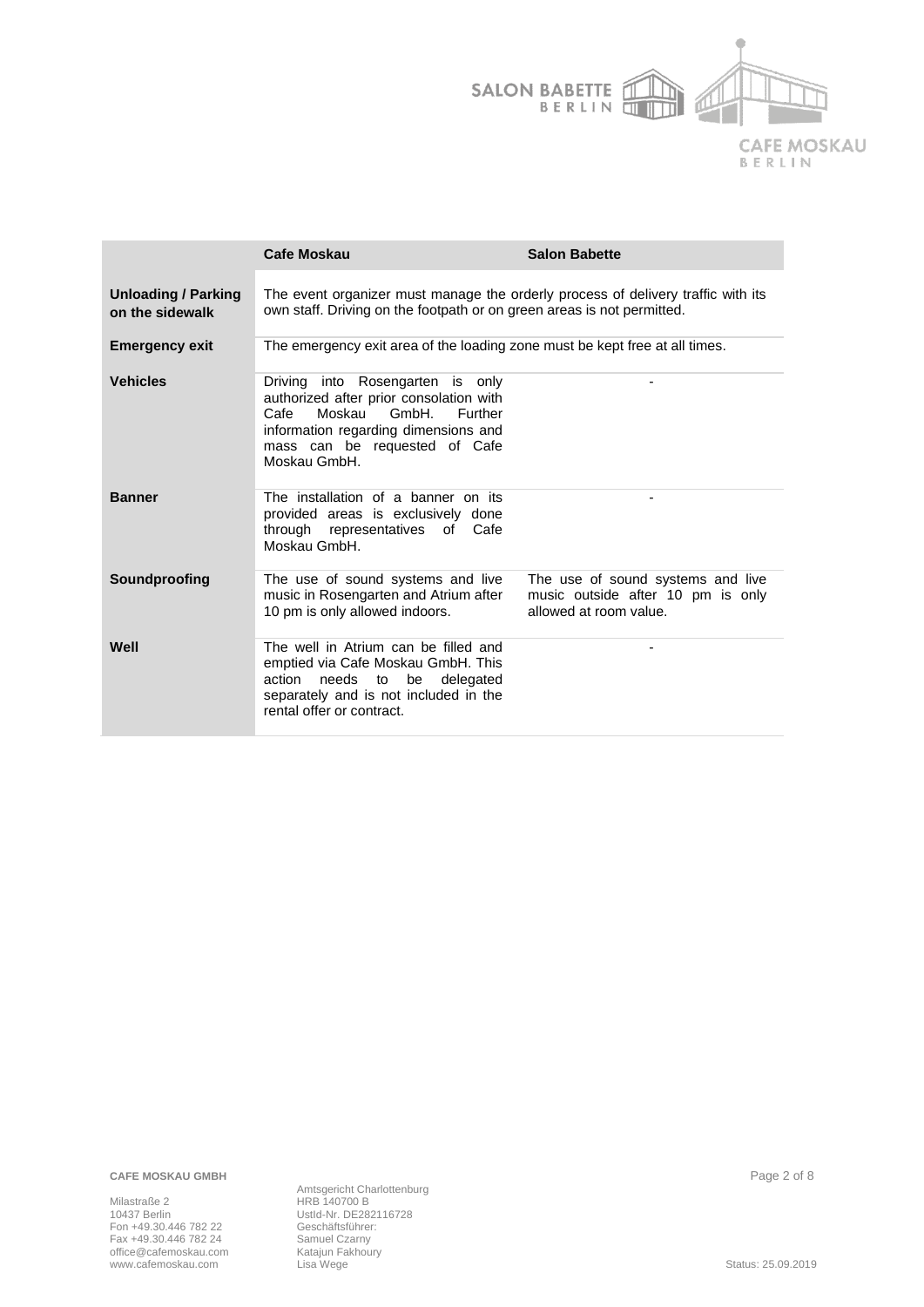

#### **III. Function Rooms**

|                                             | Cafe Moskau                                                                                                                                                                                                                                    | <b>Salon Babette</b>                                                   |
|---------------------------------------------|------------------------------------------------------------------------------------------------------------------------------------------------------------------------------------------------------------------------------------------------|------------------------------------------------------------------------|
| Trolleys, sack<br>trucks and<br>lift trucks | - The use of trolleys and sack trucks is only permitted with rubber tires.<br>- Lift trucks are forbidden<br>- Electric lift trucks are forbidden in the elevators                                                                             |                                                                        |
| <b>Furniture protection</b>                 | All furniture must be fitted with felt protectors in order to avoid damage to the<br>parquet flooring.                                                                                                                                         |                                                                        |
| <b>Floors</b>                               | The floor under all bar and buffet areas must be underlaid with chairmats.                                                                                                                                                                     |                                                                        |
| Dance floors                                | Dance floors must be covered with a<br>special dance parquet or with<br>inflammable carpet (certified to DIN<br>4102 - B1 and EN 13501-1Bfl-s1).                                                                                               |                                                                        |
| <b>Curtains</b>                             | All curtains move automatically and<br>may only be operated by the staff of<br>Cafe Moskau GmbH. All curtains are<br>permanently installed and cannot be<br>hung out.                                                                          | All curtains may only be operated by<br>the staff of Cafe Moskau GmbH. |
| <b>Elevators</b>                            | The glass elevator may only be used<br>and<br>not<br>the<br>for<br>quests<br>for<br>transportation of goods.<br>Elevator doors may not be held open<br>in order to prevent malfunction. All<br>elevators have a key for loading<br>activities. |                                                                        |

**CAFE MOSKAU GMBH** Page 3 of 8

Milastraße 2 **HRB 140700 B** 10437 Berlin UstId-Nr. DE282116728 Fon +49.30.446 782 22 Geschäftsführer: Fax +49.30.446 782 24 Samuel Czarny office@cafemoskau.com Katajun Fakhoury www.cafemoskau.com Lisa Wege Status: 25.09.2019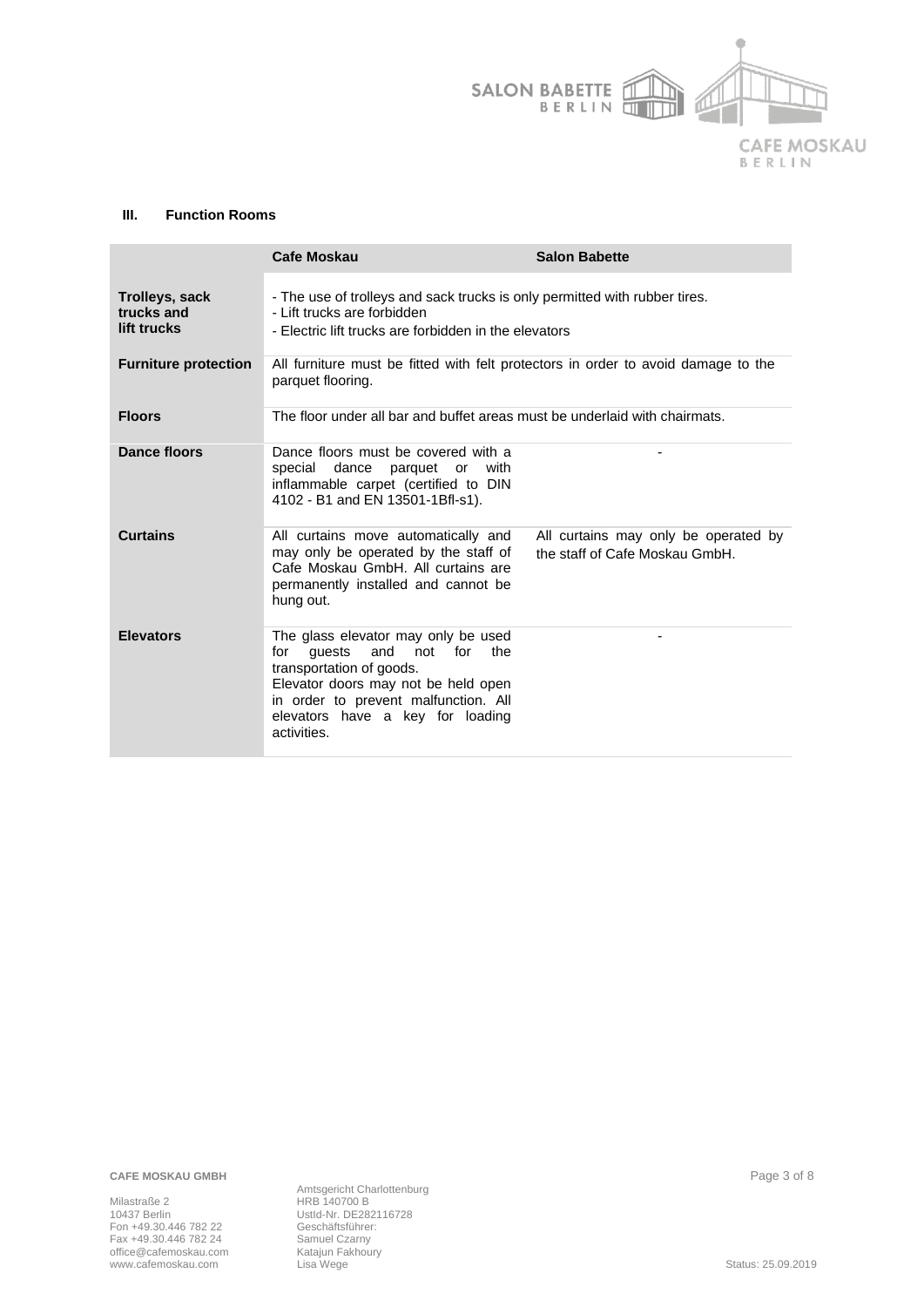

|                                      | <b>Cafe Moskau</b>                                                                                                                                                                                                                              | <b>Salon Babette</b>                                                                                                                                            |
|--------------------------------------|-------------------------------------------------------------------------------------------------------------------------------------------------------------------------------------------------------------------------------------------------|-----------------------------------------------------------------------------------------------------------------------------------------------------------------|
| <b>Doors</b>                         | It is not permitted to wedge any doors. The organizer is liable for any damage to<br>the doors.                                                                                                                                                 |                                                                                                                                                                 |
| <b>Emergency exits</b>               | Emergency exits and escape routes must be kept clear at all times.                                                                                                                                                                              |                                                                                                                                                                 |
| <b>Adhesives</b>                     | All attached foils, banners, etc. must be removed by the organiser without leaving<br>any residuals. Only glass and plastic surfaces may be covered with stickers and<br>this must be agreed in advance with Cafe Moskau GmbH.                  |                                                                                                                                                                 |
| <b>Damages</b>                       | Any damage must be immediately reported to personnel or a representative of<br>Cafe Moskau GmbH.                                                                                                                                                |                                                                                                                                                                 |
| Confetti                             | It is forbidden to use confetti in the function rooms or outside areas.                                                                                                                                                                         |                                                                                                                                                                 |
| Installed technique                  | Some rooms are fitted out with installed<br>event technique via our preferred<br>Ambion<br>GmbH<br>with<br>the<br>partner<br>possibility of leasing it. If needed the<br>equipment can be removed. Removal<br>costs are calculated accordingly. | The rooms are equipped with installed<br>event technique via our partner Ambion<br>GmbH. Ambion GmbH needs to be<br>consulated before making any changes.       |
| <b>Installed furniture</b>           |                                                                                                                                                                                                                                                 | The rooms are equipped furniture from<br>our partner Party Rent Berlin. If needed<br>the furniture can be removed. Removal<br>costs are calculated accordingly. |
| <b>Extension of</b><br>catering area | The use of additional spaces outside<br>the designated kitchen area needs to<br>be arranged with Cafe Moskau GmbH<br>in advance. All floor, wall and e.g.<br>curtains must be protected in an<br>appropriate way.                               |                                                                                                                                                                 |

**CAFE MOSKAU GMBH** Page 4 of 8

Milastraße 2 **HRB 140700 B** 10437 Berlin UstId-Nr. DE282116728 Fon +49.30.446 782 22 Geschäftsführer: Fax +49.30.446 782 24 Samuel Czarny office@cafemoskau.com Katajun Fakhoury www.cafemoskau.com Lisa Wege Status: 25.09.2019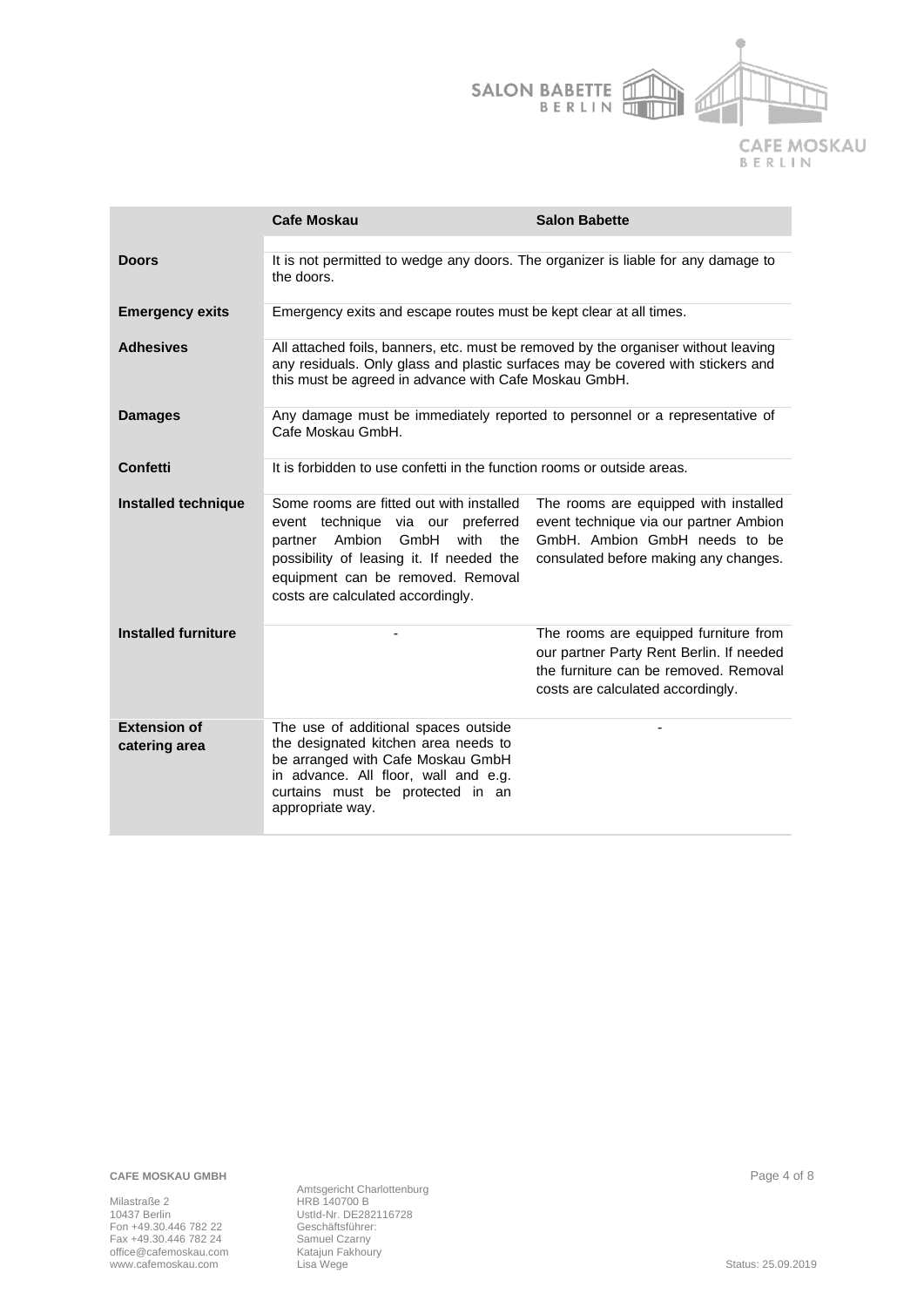

# **IV. Fire Safety**

|                                      | Cafe Moskau                                                                                                                                                                                                                                   | <b>Salon Babette</b> |
|--------------------------------------|-----------------------------------------------------------------------------------------------------------------------------------------------------------------------------------------------------------------------------------------------|----------------------|
| Fire alarm center                    | During an event the fire alarm centre<br>of Cafe Moskau must be permanently<br>manned with a fire security guard. In<br>addition there must be at least one fire<br>security guard patrolling.                                                |                      |
| Smoke, steam                         | Work that creates smoke, steam or strong heat must be discussed with Cafe<br>Moskau GmbH in advance. The use of a fireguard depends on the nature and the<br>extent of an event. Open fires as well as gas are forbidden in all indoor areas. |                      |
| <b>Smoking ban</b>                   | Smoking is prohibited throughout the building.                                                                                                                                                                                                |                      |
| <b>B1</b> classification             | The equipment placed in the function rooms must have fire protection<br>classification B1. An appropriate certification must be presented to Cafe Moskau<br>GmbH.                                                                             |                      |
| <b>Fire extinguishers</b><br>class F | Extinguishers with class F (fires involving oils) are kept in sufficient quantities by<br>the caterer.                                                                                                                                        |                      |

#### **V. Waste Disposal / Toilet staff**

|                       | <b>Cafe Moskau</b>                                                                                                                                                                                                                                                            | <b>Salon Babette</b>                                                                                                                                       |
|-----------------------|-------------------------------------------------------------------------------------------------------------------------------------------------------------------------------------------------------------------------------------------------------------------------------|------------------------------------------------------------------------------------------------------------------------------------------------------------|
| <b>Waste Disposal</b> | One all-purpose container (1.100 l) is free of charge for the event organizer<br>during the event.<br>If there is increased demand the event organizer must let it be known at least<br>7 days before the event. Afterwards every 1.100 I container is charged with<br>150 €. |                                                                                                                                                            |
| <b>Lavatory staff</b> | Cafe Moskau GmbH requires the<br>booking of at least one person for<br>lavatory support during the event.                                                                                                                                                                     | If the event is planned for more than 4<br>hours Cafe Moskau GmbH requires the<br>booking of at least one person for<br>lavatory support during the event. |

Amtsgericht Charlottenburg<br>HRB 140700 B<br>Ustld-Nr. DE282116728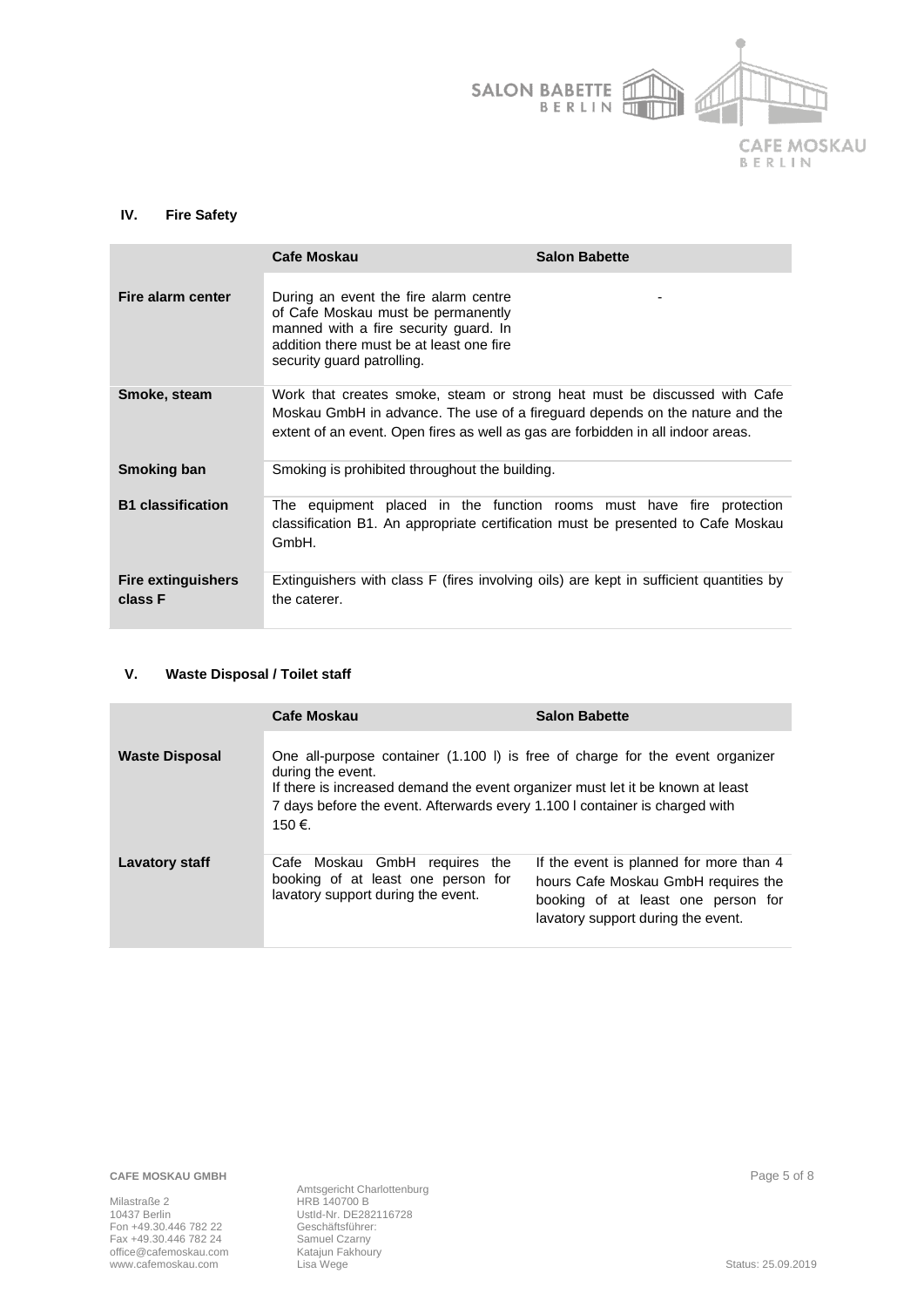

# **VI. Technical Equipment**

|                                      | <b>Cafe Moskau</b>                                                                                                                                                                                                                                                                                       | <b>Salon Babette</b> |
|--------------------------------------|----------------------------------------------------------------------------------------------------------------------------------------------------------------------------------------------------------------------------------------------------------------------------------------------------------|----------------------|
| <b>Technical</b><br><b>Equipment</b> | All technical equipment has to be controlled by the Staff of Cafe Moskau GmbH.                                                                                                                                                                                                                           |                      |
| <b>Trussing and</b><br>rigging       | The provision and renting of trussing<br>and rigging is performed by AMBION<br>GmbH.                                                                                                                                                                                                                     |                      |
| <b>Displays</b>                      | The use of displays at Cafe Moskau<br>with up to two different foils per screen<br>per day is charged with a fee of<br>120 €. With a higher amount of foils<br>being used Cafe Moskau reserves the<br>right to adjust the fee. For more<br>information please contact the office of<br>Cafe Moskau GmbH. |                      |
| Keys and Key cards                   | If key cards or keys are handed out the<br>event organizer needs to sign a<br>protocol. Lost cards incur a fee of<br>50 € per card. Lost keys incur a charge<br>of 100 €.                                                                                                                                |                      |

**CAFE MOSKAU GMBH** Page 6 of 8

Milastraße 2 **HRB 140700 B** 10437 Berlin UstId-Nr. DE282116728 Fon +49.30.446 782 22 Geschäftsführer: Fax +49.30.446 782 24 Samuel Czarny office@cafemoskau.com Katajun Fakhoury www.cafemoskau.com Lisa Wege Status: 25.09.2019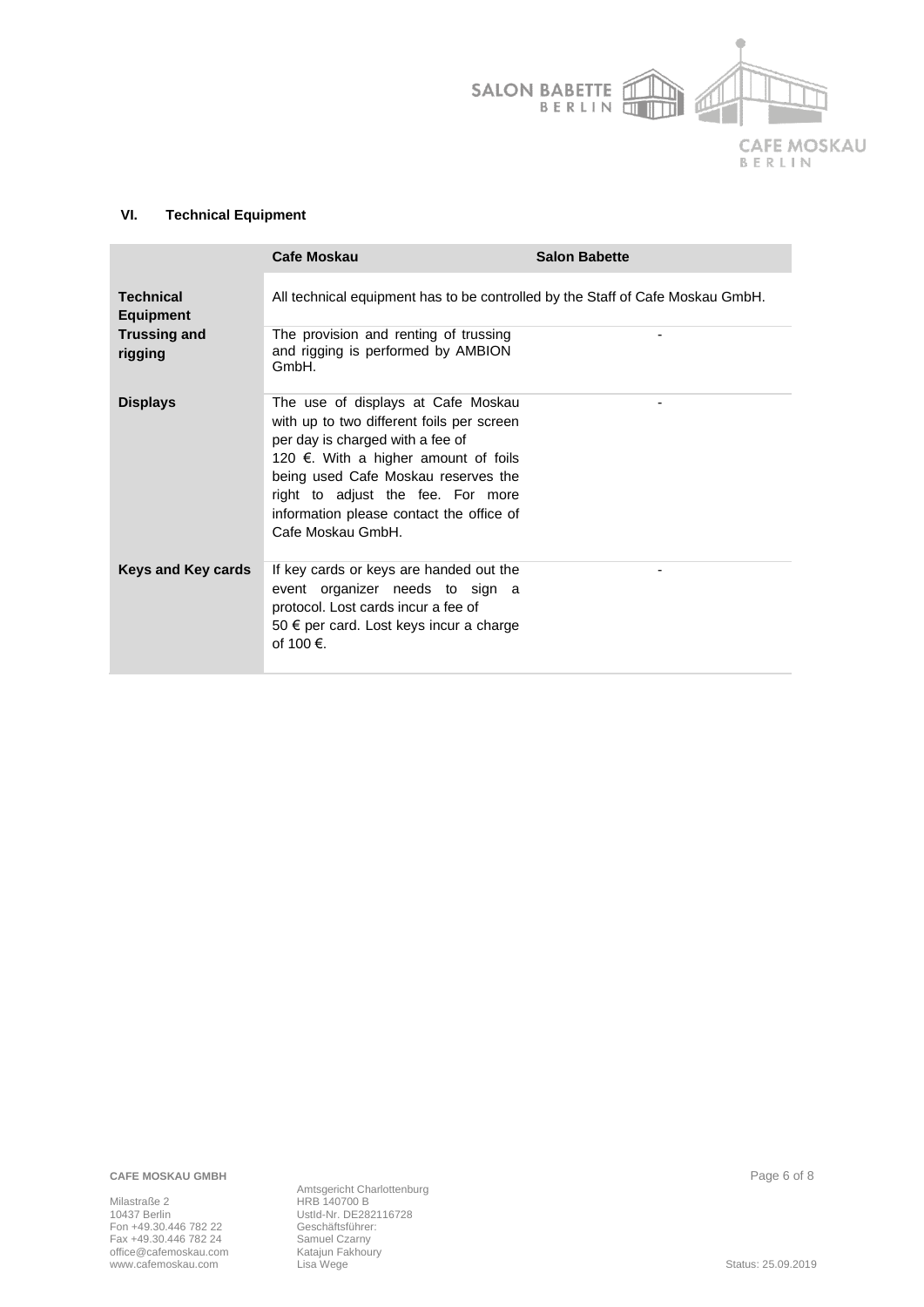

# **VII. Security & Staff**

|                            | Cafe Moskau                                                                                                                                                                                                                                                                                                                                                                                                                                                                                                        | <b>Salon Babette</b>                                                                                                                                                                                                                                                                                                                     |
|----------------------------|--------------------------------------------------------------------------------------------------------------------------------------------------------------------------------------------------------------------------------------------------------------------------------------------------------------------------------------------------------------------------------------------------------------------------------------------------------------------------------------------------------------------|------------------------------------------------------------------------------------------------------------------------------------------------------------------------------------------------------------------------------------------------------------------------------------------------------------------------------------------|
| <b>Planning</b>            | The event organizer must present an<br>event concept to Cafe Moskau GmbH<br>at least 14 days before the event. This<br>concept must include a true to scale<br>seating plan, a list of all involved<br>companies as well as a detailed time<br>schedule<br>including set-up<br>and<br>dismantling.<br>To ensure smooth process, Cafe<br>Moskau GmbH reserves the right to<br>charge at least one additional Project<br>Manager Fee of 550 EUR in case the<br>event concept is not handed in time or<br>incomplete. | The event organizer must present a<br>detailed time schedule for the event<br>including set-up and dismantling to<br>Cafe Moskau GmbH. In case there is a<br>change regarding the installed furniture<br>the event organizer must also present a<br>true to scale seating plan. All involved<br>companies at the event must be<br>named. |
| <b>Special occurrences</b> | Special occurrences such as personal protection, public events, and processes<br>with fire or pyrotechnics must be stated in advance and appropriate safety<br>measures must be taken.                                                                                                                                                                                                                                                                                                                             |                                                                                                                                                                                                                                                                                                                                          |
| <b>Staff costs</b>         | Increased staff costs are charged by actual expenses. The minimum operating-<br>time of all staff is 4 hours per person. Adjustments can only be made up to 72<br>hours before the event and are therefore binding from that time on.<br>Costs for security and fire personnel are compulsory and must be booked with<br>the minimum number. An increase may be needed depending on the type and                                                                                                                   |                                                                                                                                                                                                                                                                                                                                          |
|                            | scope of the event.                                                                                                                                                                                                                                                                                                                                                                                                                                                                                                |                                                                                                                                                                                                                                                                                                                                          |

**CAFE MOSKAU GMBH** Page 7 of 8

Milastraße 2 **HRB 140700 B** 10437 Berlin UstId-Nr. DE282116728 Fon +49.30.446 782 22 Geschäftsführer: Fax +49.30.446 782 24 Samuel Czarny office@cafemoskau.com Katajun Fakhoury www.cafemoskau.com Lisa Wege Status: 25.09.2019